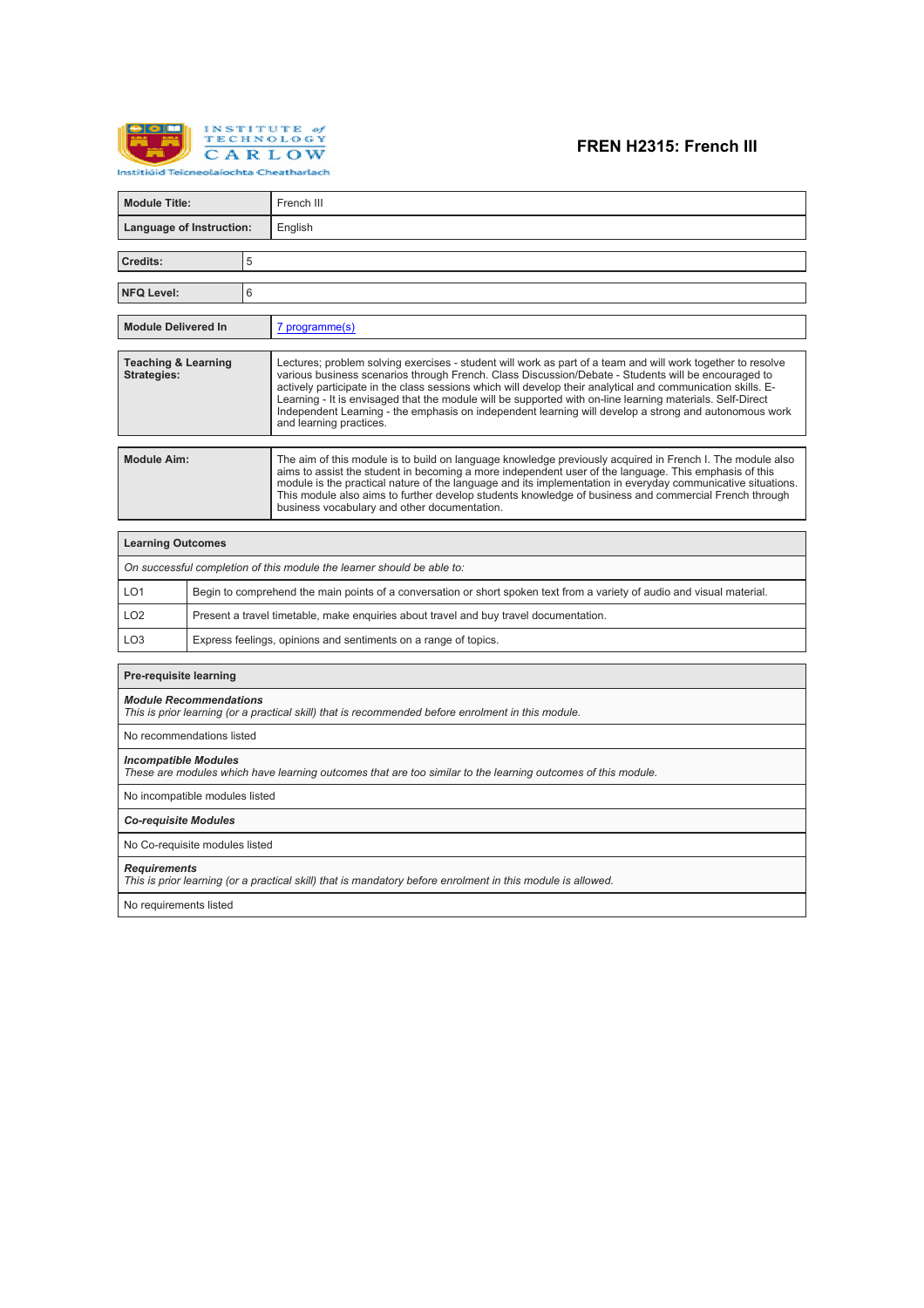

### **FREN H2315: French III**

### **Module Content & Assessment**

#### **Indicative Content**

#### **1. General Language Skills**

Writing a brief paragraph to present a completed activity; reading an article and extracting main points; giving directions; taking and leaving phone messages; reading basic business correspondence (letters, emails); writing a paragraph to describe a product; translating and<br>completing basic business/commercial documents.

### **2. Oral & Listening Skills**

The following areas will be covered through oral classes: expressing opinion and feelings; completing a basic presentation of a company;<br>conducting business over the phone - describing a product - shape/form/function: disc

#### **3. Grammar/Use of French**

Grammar topics studied should include: partitive articles; pronouns (possessive and demonstrative); relative pronouns, passive and active (Grammar) or pronouns, passive and active (Grammar) and active (Grammar) and the sta

#### **4. Business & Commercial French**

Overview of a company; description of the internal structure of a company and its functions; presenting an agenda at a meeting; vocabulary<br>for conducting meetings: introduction to basic business and commercial activities (

#### **5. Understanding France**

French working life; sectors of activity; current affairs; French economy.

### **Assessment Breakdown %**

Continuous Assessment 100.00%

| <b>Continuous Assessment</b>  |                                                                                                                 |                      |                 |                    |  |  |  |
|-------------------------------|-----------------------------------------------------------------------------------------------------------------|----------------------|-----------------|--------------------|--|--|--|
| <b>Assessment Type</b>        | <b>Assessment Description</b>                                                                                   | Outcome<br>addressed | $%$ of<br>total | Assessment<br>Date |  |  |  |
| Oral<br>Examination/Interview | French Oral Presentation/Interview                                                                              | 1,2,3                | 40.00           | Sem 1 End          |  |  |  |
| Other                         | CA/Assessments/Grammar tests/Homework<br>assignments/Translation exercises/Blackboard activities and<br>quizzes | 1,2,3                | 60.00           | n/a                |  |  |  |
|                               |                                                                                                                 |                      |                 |                    |  |  |  |
| No Project                    |                                                                                                                 |                      |                 |                    |  |  |  |

No Practical

No End of Module Formal Examination

**ITCarlow reserves the right to alter the nature and timings of assessment**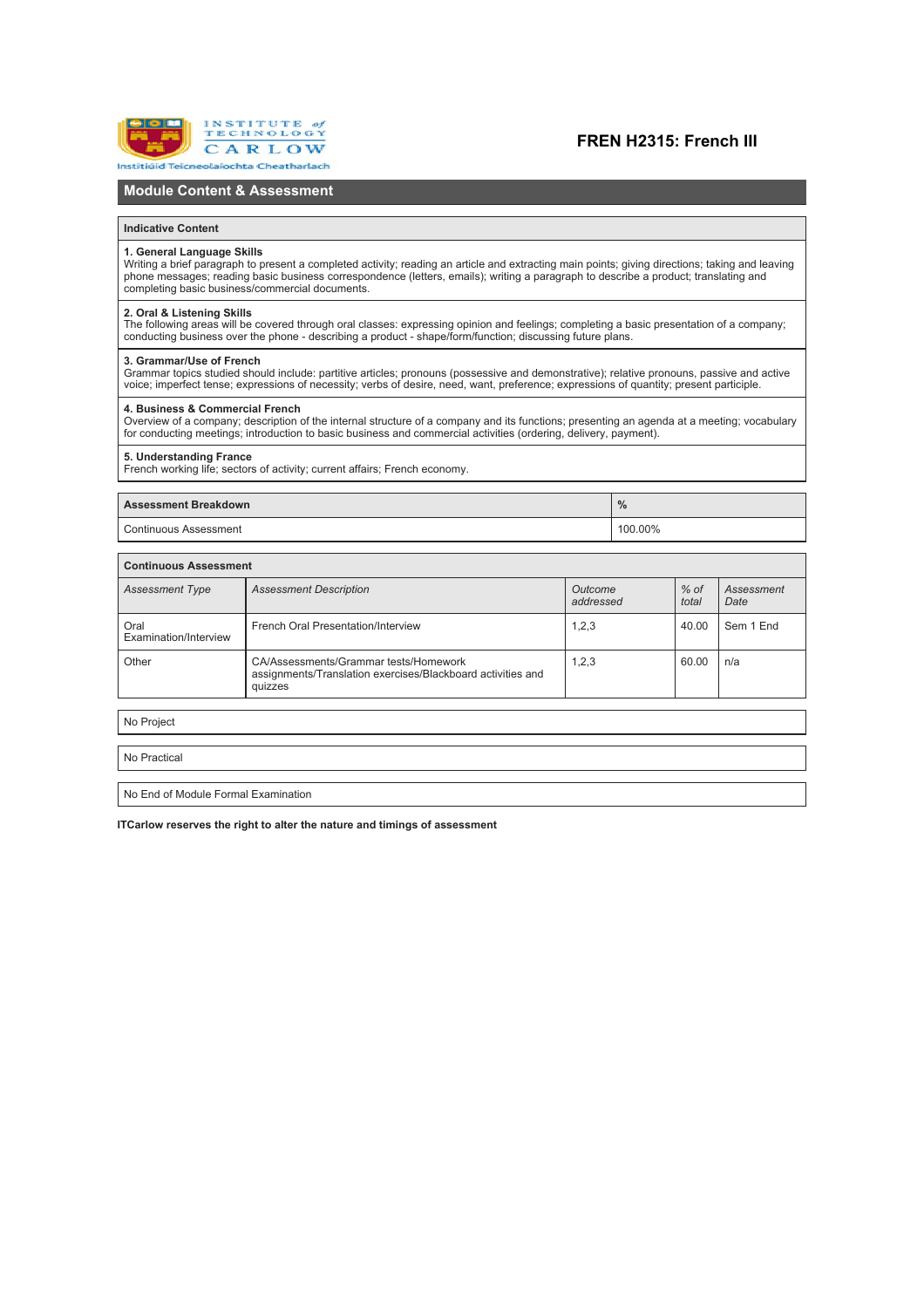

## **FREN H2315: French III**

| <b>Module Workload</b>       |                    |                                    |  |  |  |
|------------------------------|--------------------|------------------------------------|--|--|--|
|                              |                    |                                    |  |  |  |
| <b>Workload: Full Time</b>   |                    |                                    |  |  |  |
| <b>Workload Type</b>         |                    | Average Weekly<br>Learner Workload |  |  |  |
| Lecturer Supervised Learning | Every<br>Week      | 3.00                               |  |  |  |
| Independent Learning Time    | Every<br>Week      | 6.00                               |  |  |  |
|                              | <b>Total Hours</b> | 9.00                               |  |  |  |
|                              |                    |                                    |  |  |  |
| <b>Workload: Part Time</b>   |                    |                                    |  |  |  |
| <b>Workload Type</b>         | Frequency          | Average Weekly<br>Learner Workload |  |  |  |
| Lecturer Supervised Learning |                    | 1.50                               |  |  |  |
| Independent Learning Time    | Every<br>Week      | 7.50                               |  |  |  |
|                              | <b>Total Hours</b> | 9.00                               |  |  |  |